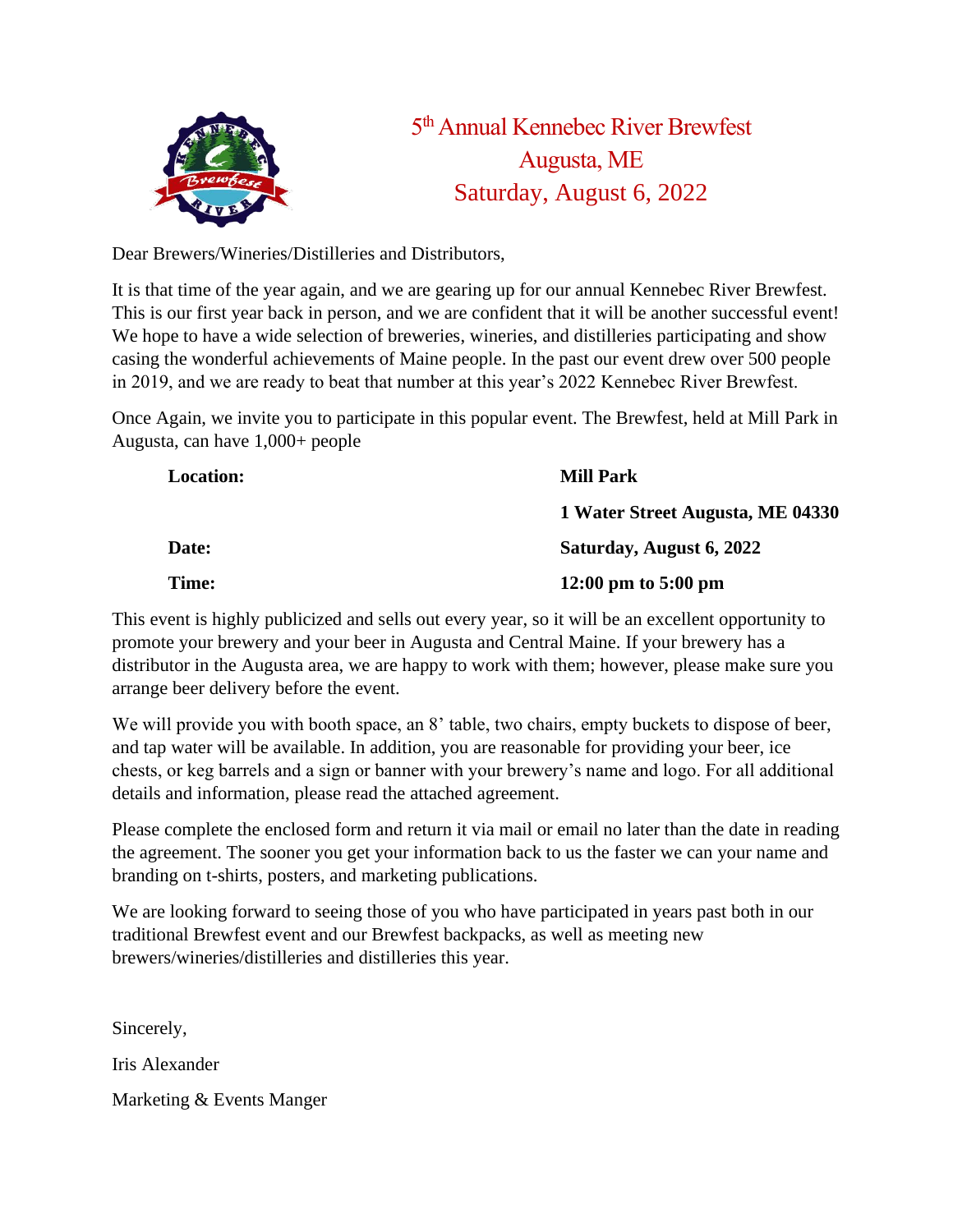

Saturday, August 6, 2022 Mill Park, Augusta, Maine

# **DETAILS AND AGREEMENT**

## **Location-**

• The Brew Fest will be held in Mill Park in Augusta located at 1 Water Street in Augusta.

#### **Time-**

- This event will run from 12:00-5:00pm
	- o General Admission- 12:00-5:00pm

#### **Tickets-**

- Brewers will be given two complimentary tickets (sent to the e-mail address on your application). These tickets are yours to use as you please. Brewers do not need them to get in, but they will not be able to get other brewers beer without one. Tickets will be emailed the week of the event.
- You will also have the option to purchase up to 4 additional tickets for a discounted rate of \$30.

## **Setup**-

- You will be able to start set up at 10am and must be set up by 11:30am. Spots are given to brewers at arrival time.
- All cars will need to be out of the park by 11:30am.
- Each Brewer will have a 10x10 space with an 8' table.
- Electricity will not be available please bring your own source of power
- We strongly encourage brewers to bring a popup tent. Depending on your location, you may be in the sun.

#### **Parking-**

• Brewers can park on Canal Street.

#### **Supplies-**

- We will provide an 8' table, 2 chairs.
- We will have very limited ice, so please bring your own if possible.
- Tap water will be available; however, the water faucet is roughly 100 yards from the pavilion.
- We will have empty buckets for attendees to dispose of beer.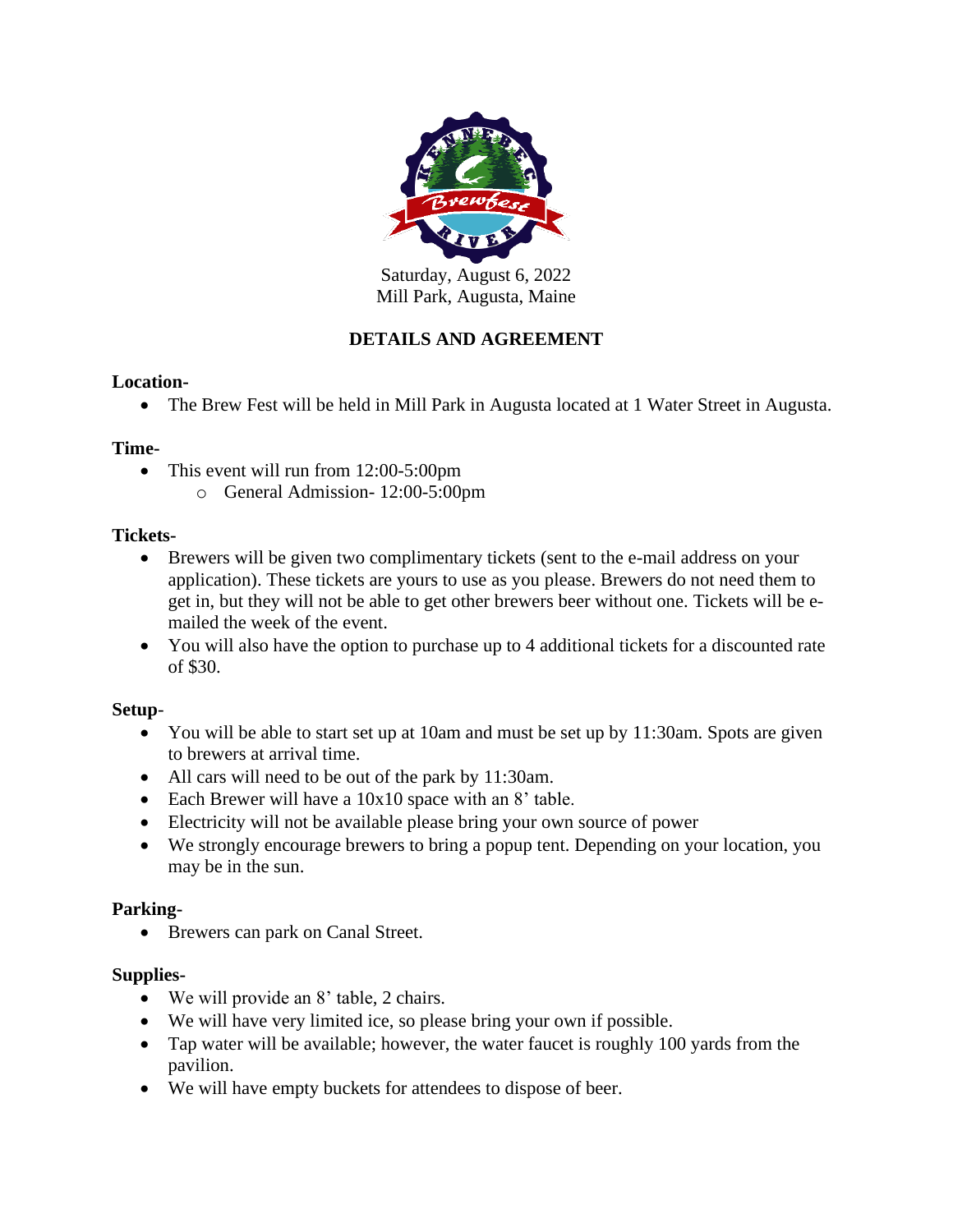- There will be a red dumpster for your use. Please remove all your trash after the event.
- All other supplies should be brought by the Brewer.

## **Serving-**

- If you use a distributor, please make sure you arrange beer delivery prior to the event.
- Lilac Mixology & Catering will provide bartender staff to provide "pour and serve" service for attending breweries and exhibiting hard alcohol vendors/distributors that require pour and serve staff.
	- o Charge for each required bartender is \$25.00 per hour paid in advance by each respective brewery or distributor/vendor requiring pour and serve services. In the event of multiple breweries or distributors combining together in one service area to only require one bartender the hourly fee can be divided equally among the respective participating breweries. Bartenders will either wear plain black collar shirts (polo style or oxford) and black pants or will wear branded shirts from their assigned brewery or distributor. In the case of wearing branded shirts the chosen/desired style will be provided by the respective brewery or distributor and will be provided the day of the event to the bartender.
- We recommend having 2-3 different options
- General Admission ticket holders will have unlimited 4oz pours.
- **The 4oz pour on the glasses is located at the 2 'e's in logo. Over pouring will not be allowed. (see below diagram) \* If serving wine or spirits, please pour according to the chart below.**
- Under State Law, people pouring beer are not allowed to consume beer behind the serving table.
- Bracelet color information for drinker identification will be sent along at a latter date. Only those with a colored bracelet may be served. This means their ID has already been checked and they are over 21 years old.

## **Breakdown-**

• Last call will be at 4:45pm. Please only start breaking down after 5:00pm. Cars will be allowed back in once the park is clear of visitors to back up.

## **Payment-**

- Each Brewer will be compensated \$350 for attending.
- If you did not send a \$20 check payable to the State of Maine for the license, we will deduct that from the \$350.
- If you are not a member of the Kennebec Valley Chamber, we will give you \$50 off your first year's membership.

## **Documents-**

• All documents must be received prior to setting up.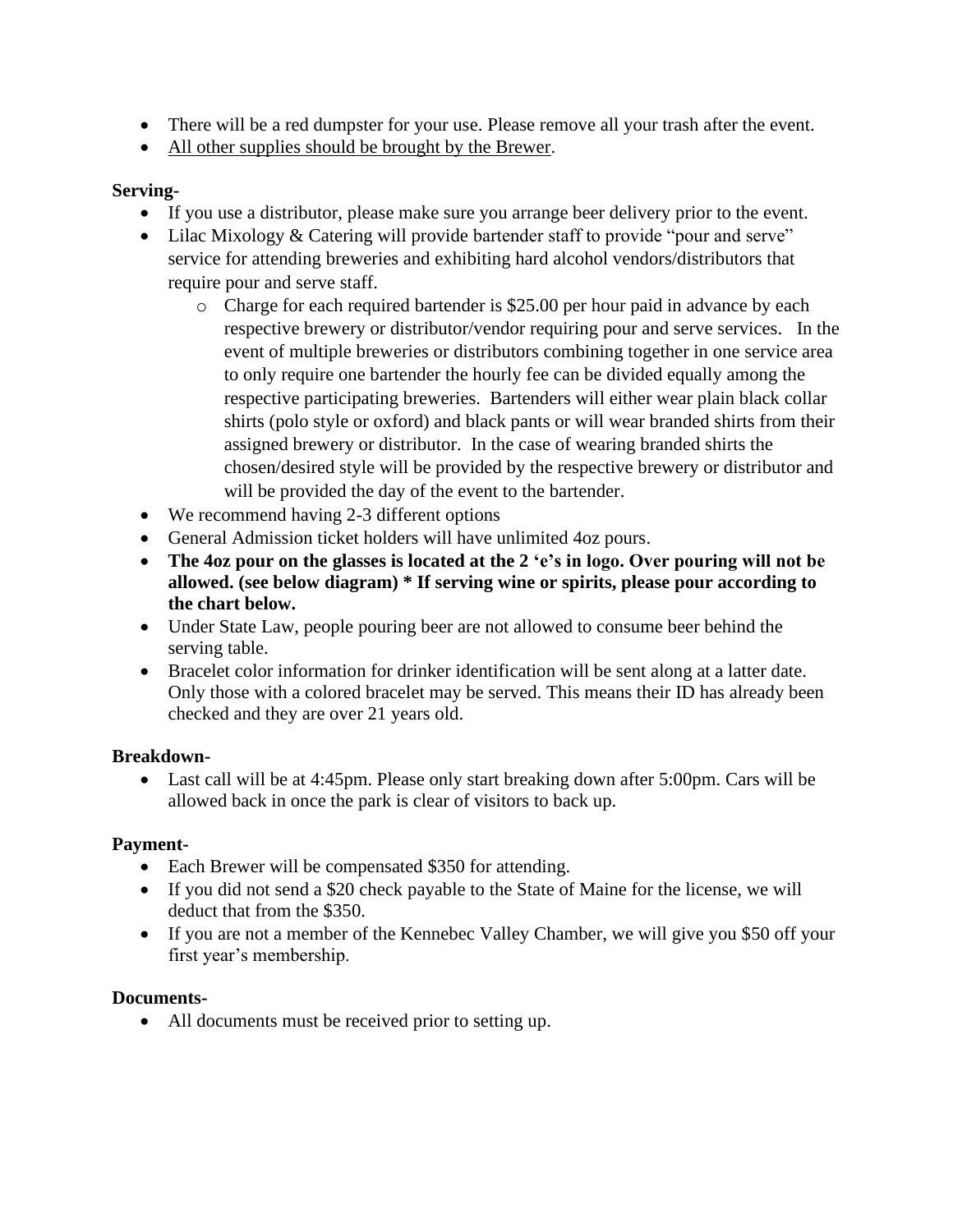

4oz is marked on the logo above by a solid red line.

**I, \_\_\_\_\_\_\_\_\_\_\_\_\_\_\_\_\_\_\_\_\_\_\_\_\_\_\_\_\_\_\_\_\_\_\_\_\_\_\_\_\_\_\_\_\_\_\_\_\_\_\_ have read the above details.**

 **(signature) (date)**

Wine- 1.5 ounces (measure before pouring)

Spirits- .5 ounces (measure before pouring)

**\_\_\_\_\_\_\_\_\_\_\_\_\_\_\_\_\_\_\_\_\_\_\_\_\_\_\_\_\_\_\_\_\_\_ \_\_\_\_\_\_\_\_\_\_\_\_\_\_\_\_\_\_\_**